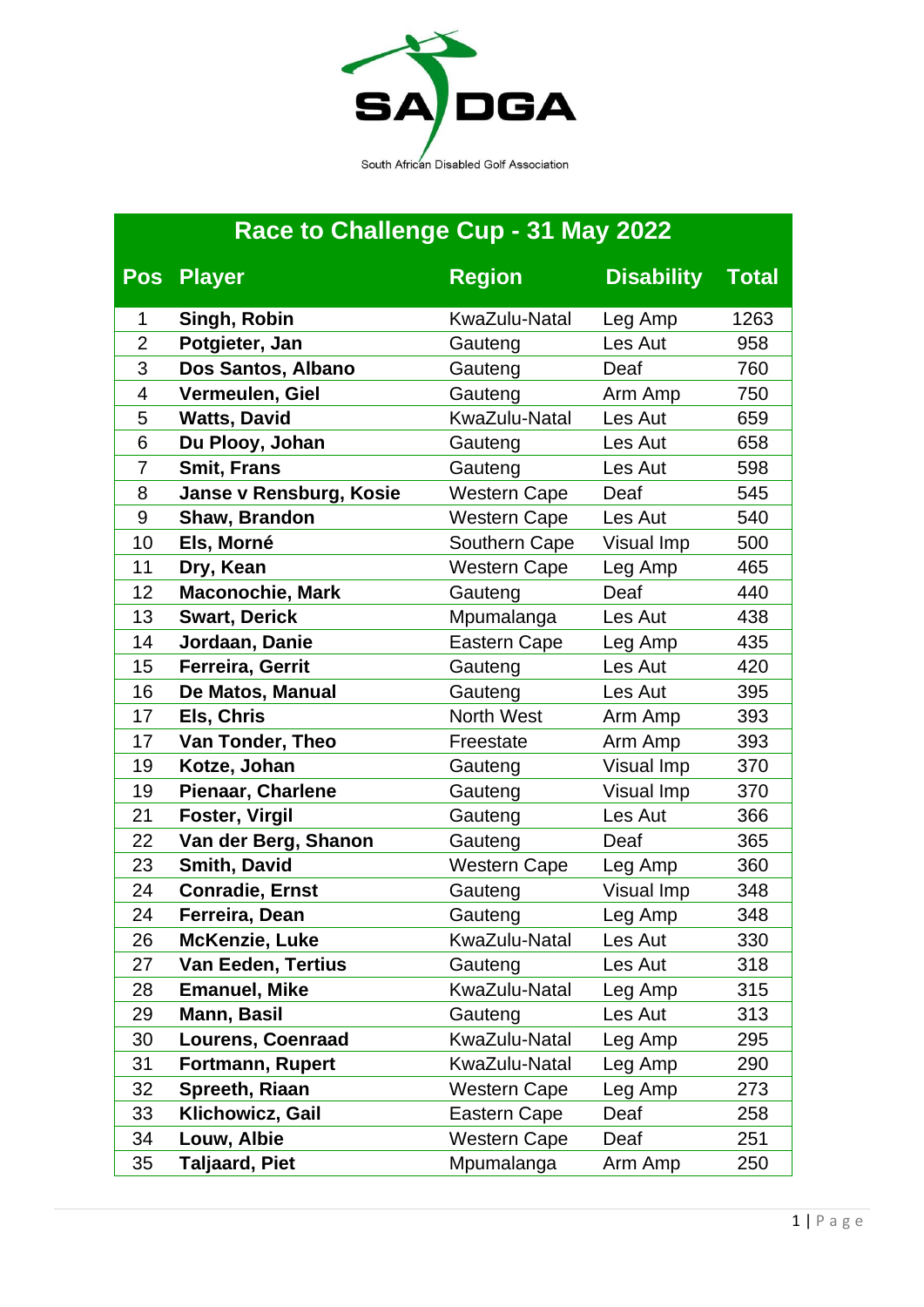

| 35 | Van Niekerk, Deon          | Gauteng             | Arm Amp    | 250 |
|----|----------------------------|---------------------|------------|-----|
| 37 | <b>Touzard, Cedric</b>     | <b>Western Cape</b> | Deaf       | 246 |
| 38 | Reid, Denian               | KwaZulu-Natal       | Les Aut    | 245 |
| 39 | <b>Roberts, Curtley *</b>  | Gauteng             | Les Aut    | 238 |
| 40 | Van Niekerk, André         | Gauteng             | Leg Amp    | 230 |
| 41 | Kotze, Jontey              | Gauteng             | Visual Imp | 220 |
| 42 | Joubert, JP                | Southern Cape       | Les Aut    | 218 |
| 43 | <b>Schmulian, Nico</b>     | Gauteng             | Arm Amp    | 217 |
| 44 | <b>Driessen, Ricus</b>     | Gauteng             | Leg Amp    | 210 |
| 45 | Redelinghuys, Paul         | <b>Western Cape</b> | Leg Amp    | 203 |
| 46 | <b>Shepstone, Geoff</b>    | KwaZulu-Natal       | Les Aut    | 200 |
| 47 | Kotze, Pierre              | <b>Western Cape</b> | Les Aut    | 198 |
| 47 | <b>Maehler, Emil</b>       | KwaZulu-Natal       | Les Aut    | 198 |
| 49 | <b>Crawford, Sebastian</b> | KwaZulu-Natal       | Les Aut    | 195 |
| 49 | Dreyer, Piet               | KwaZulu-Natal       | Leg Amp    | 195 |
| 51 | Price Moor, Jabu           | Gauteng             | Les Aut    | 190 |
| 51 | Snyman, Rhyno              | Freestate           | Deaf       | 190 |
| 53 | <b>Graaff, Raymond</b>     | Gauteng             | Deaf       | 185 |
| 53 | Heslop, Paul               | Gauteng             | Les Aut    | 185 |
| 55 | Douries, Ignation          | <b>Western Cape</b> | Les Aut    | 180 |
| 55 | <b>Vincent, Byron</b>      | KwaZulu-Natal       | Deaf       | 180 |
| 57 | <b>Belcher, Trevor</b>     | <b>Western Cape</b> | Arm Amp    | 170 |
| 57 | Young, Charles             | KwaZulu-Natal       | Les Aut    | 170 |
| 59 | Spies, John                | Eastern Cape        | Leg Amp    | 163 |
| 60 | <b>Stephenson, Donovan</b> | Gauteng             | Deaf       | 155 |
| 61 | Du Plooy, André            | <b>Western Cape</b> | Les Aut    | 153 |
| 62 | <b>Roberts, Anthony</b>    | <b>Western Cape</b> | Les Aut    | 148 |
| 63 | Howes, Dean                | <b>Western Cape</b> | Les Aut    | 145 |
| 64 | <b>Bosman, Bossie</b>      | <b>Western Cape</b> | Leg Amp    | 143 |
| 65 | Nkomo, Sisa                | <b>Western Cape</b> | Deaf       | 140 |
| 66 | Van Baalen, Kelvin         | Gauteng             | Les Aut    | 136 |
| 67 | Mweli, Thembelani          | KwaZulu-Natal       | Deaf       | 135 |
| 68 | De Jager, Christo          | Eastern Cape        | Les Aut    | 133 |
| 69 | Becker, Boy                | Freestate           | Les Aut    | 130 |
| 69 | Schuhknecht, Reinard*      | Freestate           | Arm Amp    | 130 |
| 71 | Bear, Herman               | Freestate           | Deaf       | 125 |
| 71 | Du Toit, Lance             | <b>Western Cape</b> | Les Aut    | 125 |
| 71 | Frost, Jenny               | Southern Cape       | Leg Amp    | 125 |
| 71 | Goldin, Mark               | Gauteng             | Deaf       | 125 |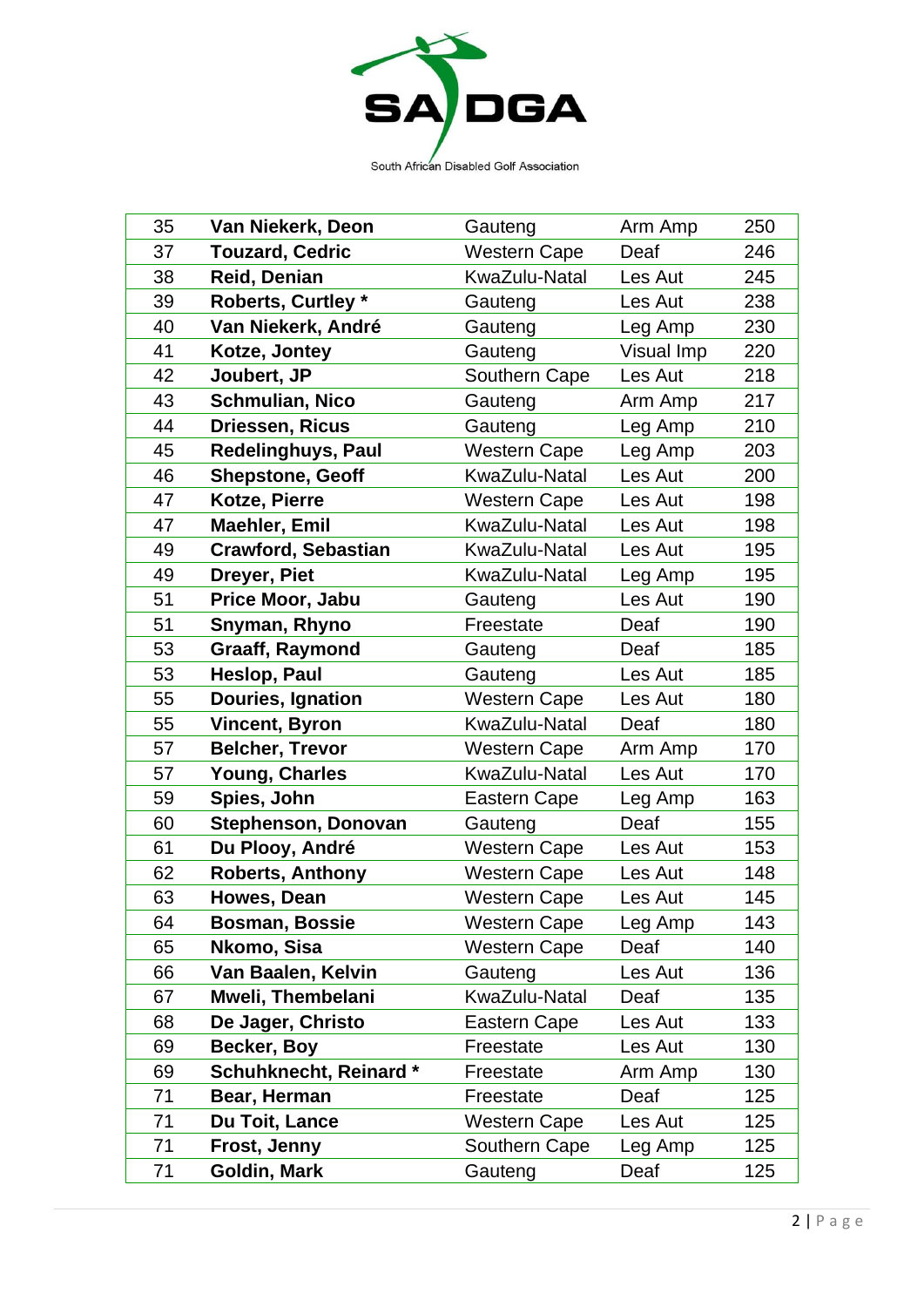

South African Disabled Golf Association

| 71  | Schultz, Jodi                   | Gauteng             | Les Aut    | 125 |
|-----|---------------------------------|---------------------|------------|-----|
| 76  | Dale, Sean                      | <b>Western Cape</b> | Leg Amp    | 118 |
| 77  | Mahlangu, Kwazi                 | Gauteng             | Deaf       | 115 |
| 78  | Swart, Johan                    | <b>Western Cape</b> | Les Aut    | 113 |
| 79  | Dudgeon, Gareth                 | Gauteng             | Les Aut    | 110 |
| 80  | Vos, Shaun                      | <b>Western Cape</b> | Les Aut    | 105 |
| 81  | <b>Esterhuizen, Greg</b>        | North West          | Les Aut    | 95  |
| 81  | Fourie, JJ                      | Limpopo             | Leg Amp    | 95  |
| 81  | Kenny, Andrew                   | KwaZulu-Natal       | Leg Amp    | 95  |
| 81  | Loots, Kowie                    | Eastern Cape        | Les Aut    | 95  |
| 85  | <b>Janse v Rensburg, Pieter</b> | Gauteng             | Arm Amp    | 88  |
| 86  | Botha, Jay-Jay                  | Gauteng             | Deaf       | 85  |
| 86  | <b>Jacobs, Steve</b>            | <b>Western Cape</b> | Les Aut    | 85  |
| 88  | Strydom, Leon                   | Gauteng             | Visual Imp | 80  |
| 89  | Taljaard, TJ                    | Southern Cape       | Les Aut    | 78  |
| 90  | <b>Albertze, Dewald</b>         | Gauteng             | Les Aut    | 60  |
| 91  | <b>Cuzen, Simon</b>             | Gauteng             | Deaf       | 58  |
| 91  | <b>Stirton, Craig</b>           | <b>Western Cape</b> | Les Aut    | 58  |
| 93  | <b>Slattery, Garrett</b>        | <b>Western Cape</b> | Visual Imp | 50  |
| 94  | Bester, Hanjo                   | Freestate           | Deaf       | 48  |
| 94  | Lumley, Jaco                    | Freestate           | Deaf       | 48  |
| 96  | Louwrens, Michael               | Eastern Cape        | Les Aut    | 40  |
| 96  | <b>Magatye, Andiswa</b>         | Southern Cape       | Leg Amp    | 40  |
| 96  | Schoeman, André                 | Limpopo             | Leg Amp    | 40  |
| 96  | Tlhatlha, Mpho                  | Gauteng             | Deaf       | 40  |
| 100 | Roetz, Elmar                    | Southern Cape       | Arm Amp    | 35  |
| 101 | <b>Sylvestor, Rushdi</b>        | <b>Western Cape</b> | Les Aut    | 33  |
| 102 | Goliath, Kyle                   | <b>Western Cape</b> | Deaf       | 30  |
| 103 | <b>Papenfus, Marius</b>         | KwaZulu-Natal       | Wheelchair | 23  |
| 103 | <b>Williams, Charles *</b>      | <b>Western Cape</b> | Deaf       | 23  |
| 105 | <b>Madubane, Raphael</b>        | KwaZulu-Natal       | Arm Amp    | 20  |
| 105 | <b>Pollard, Brett</b>           | Western Cape        | Arm Amp    | 20  |
| 107 | Huys, Edna                      | <b>Western Cape</b> | Deaf       | 15  |
| 107 | Venter, Dionne                  | KwaZulu-Natal       | Deaf       | 15  |
| 109 | <b>Burgess, Roelene</b>         | <b>Western Cape</b> | Deaf       | 10  |
| 109 | Going, Ingrid                   | <b>Western Cape</b> | Les Aut    | 10  |
| 109 | <b>Matthews, JB</b>             | Gauteng             | Visual Imp | 10  |
| 109 | <b>Moorgas, Craig</b>           | <b>Western Cape</b> | Leg Amp    | 10  |